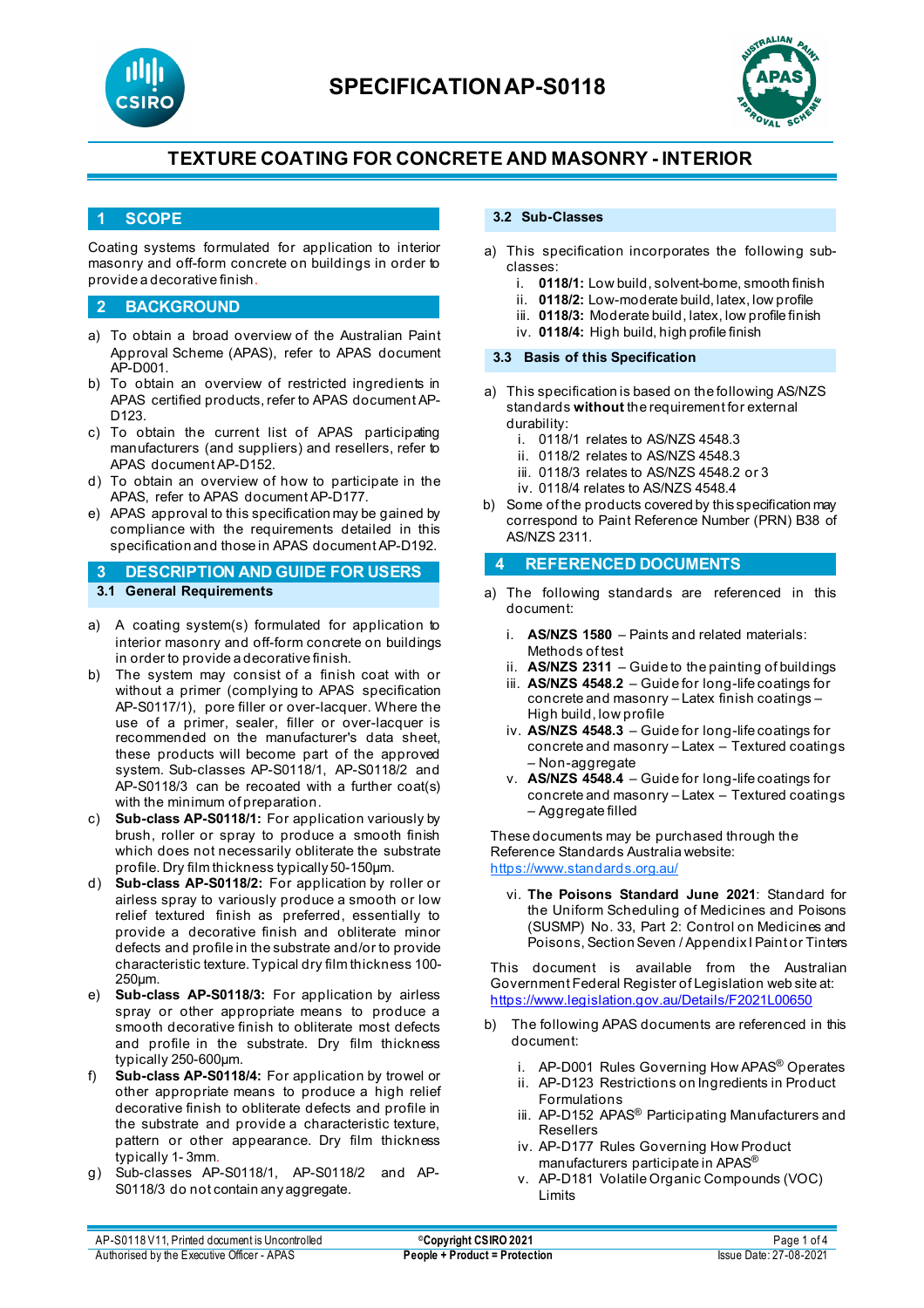



vi. AP-D192 Rules Governing APAS® Product Certification Scheme

All APAS documents are available for download from the APAS website: <https://vs.csiro.au/apas/documents/>

- **5 COMPOSITIONAL REQUIREMENTS 5.1 Binder**
- a) The following are the types of binders typically associated with the specific sub-classes:
	- i. **0118/1**: The composition is unrestricted except that the binder shall not be a latex dispersion in water.
	- ii. **0118/2**: Pigmented latex based on pure acrylic or styrene acrylic copolymer.
	- iii. **0118/3**: Pigmented latex based on pure acrylic or styrene acrylic copolymer.
	- iv. **0118/4**: Not restricted and may variously comprise either latex, cementitious, epoxy, polyester or other binder. The product may be a two-pack material.

#### **5.2 Volatiles**

- a) The volatile component shall typically be comprised of water, although some approved products may be solvent based.
- b) For VOC content restrictions, refer to APAS document AP-D181.

#### **5.3 Pigmentation**

a) The pigmentation shall be chosen to impart the properties detailed in clause 7, Table 1 below.

#### **5.4 Colour**

- a) The colour range acceptable under this specification is normally limited to white and light tints off white but in some cases, additional bases such as deep or accent may be required.
- b) Tinting of these products shall only be permitted by the manufacturer unless the manufacturer has in place special arrangements with, for example, certain retail outlets for ensuring colour uniformity within and between containers of tinted product. In batch sized lots, some manufacturers may supply factory mixed colours on special order.
- c) Additional finishing colours may be obtained by overcoating with products such as gloss latex paints approved to APAS specification AP-S0280/1.

### **6 PRODUCT APPROVAL REQUIREMENTS 6.1 General Requirements**

a) The product and its application for approval shall comply with the relevant requirements of APAS document AP-D192 during the life of the approval.

#### **6.2 Technical Requirements**

a) The product shall comply with **all** the requirements of clause 7, Table 1 below.

- b) Unless otherwise specified, the test panels shall be of autoclaved fibrous cement as specified in AS/NZS 1580.104.1 and shall be prepared by a method appropriate to the product type, in accordance with the manufacturer's directions.
- c) Subject to compliance with all the requirements of this specification, the level of Approval appropriate to the application shall be given to the system.

#### **6.3 Health and Safety Requirements**

- a) The manufacturer's Safety Data Sheet (SDS) must be studied closely prior to using the product and complied with during use of the product.
- b) A full-face air fed respirator should be used when spraying solvent-based products. For water-based products, appropriate respiratory protection practices and processes shall be implemented in accordance with local regulatory requirements.
- c) If the product contains a flammable solvent, the paint should be stored away from all sources of heat or ignition
- d) Products intended for sale in Australia shall comply with all the requirements of the SUSMP. Products intended for sale in other countries shall comply with all local WHS and environmental requirements.
- e) The product shall comply with all requirements of clause 6.3 and 6.4 of APAS document AP-D192.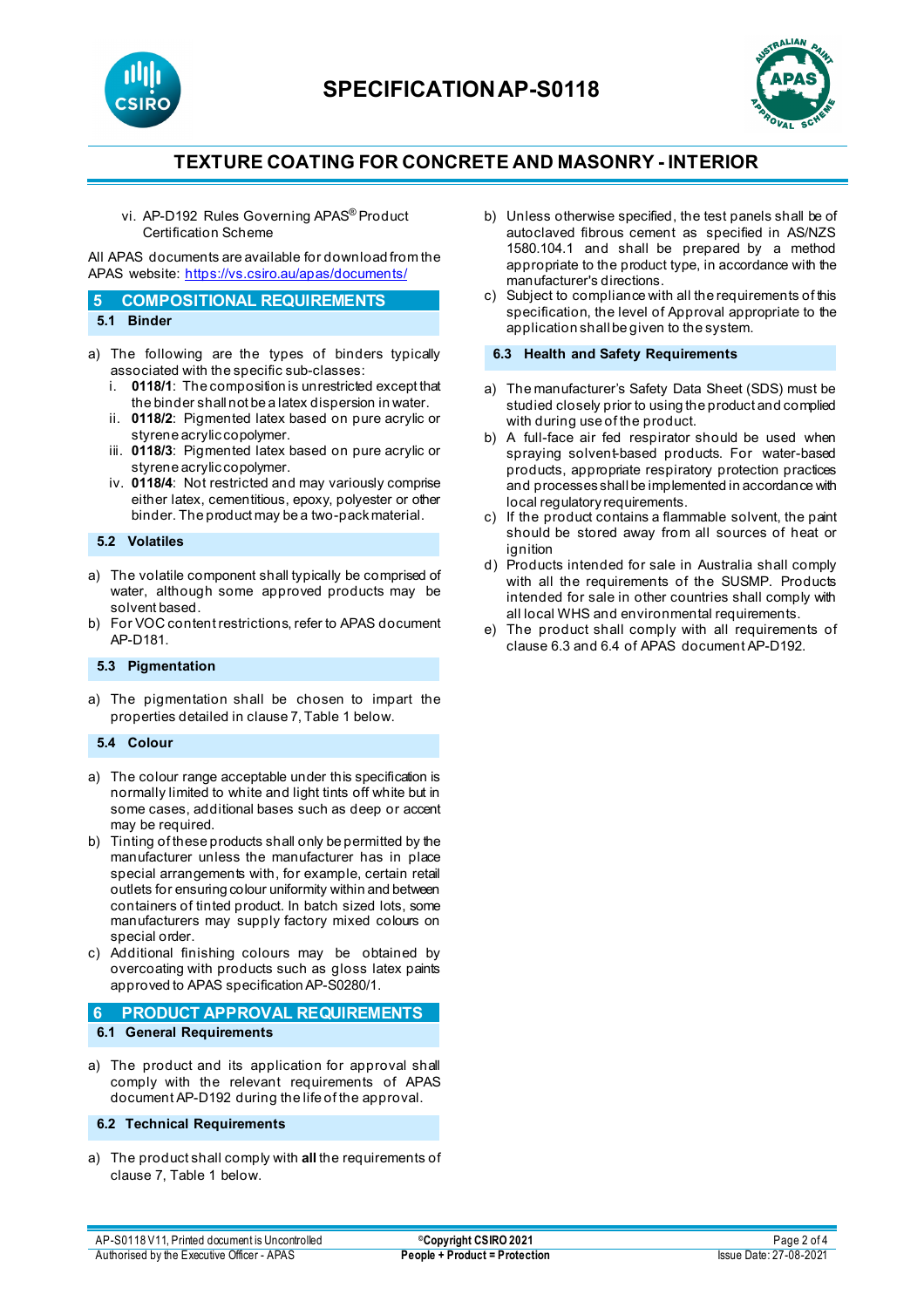



### **7 TABLE 1: PERFORMANCE PROPERTIES**

| <b>TEST</b>                                                       | <b>AS/NZS</b><br>1580<br><b>METHOD</b> | <b>REQUIREMENTS</b>                                                                                                                                                                                                                                                                                           |  |  |
|-------------------------------------------------------------------|----------------------------------------|---------------------------------------------------------------------------------------------------------------------------------------------------------------------------------------------------------------------------------------------------------------------------------------------------------------|--|--|
| <b>Testing for ALL sub-classes</b>                                |                                        |                                                                                                                                                                                                                                                                                                               |  |  |
| General Requirements <sup>1</sup>                                 | AS/NZS<br>4548                         | Shall comply with all the requirements of clause 4 Typical<br>Properties and Characteristics of the applicable standard.<br>All results shall be reported:                                                                                                                                                    |  |  |
|                                                                   |                                        | 0118/1: AS/NZS 4548.3<br>0118/2: AS/NZS 4548.3<br>0118/3: AS/NZS 4548.2 or 3 according to type<br>0118/4: AS/NZS 4548.4                                                                                                                                                                                       |  |  |
|                                                                   |                                        | <b>EXCEPT</b> for the following tests which are not required for interior<br>products: Elongation, Water Transmission, Water Vapour<br>Transmission, Carbon Dioxide Diffusion, Chloride Ion Diffusion and<br>Resistance to weathering.                                                                        |  |  |
| Specialised Application Properties<br>(for example, trowel)       |                                        | Where the manufacturer's instructions call for specialised application<br>techniques, the coating system shall produce a film of the requisite<br>thickness, uniform in colour, gloss and finish and consistent with the<br>manufacturer's specification. Application technique shall be briefly<br>detailed. |  |  |
| Hard Dry Condition (Mechanical<br>Thumb Test)                     | 401.6                                  | The hard-dry time shall be consistent with the manufacturer's stated<br>drying time.                                                                                                                                                                                                                          |  |  |
| Finish                                                            | 603.1                                  | As appropriate, but generally shall be free of coarse particles,<br>wrinkling or orange peel and have a uniform colour and appearance.                                                                                                                                                                        |  |  |
| Reincorporation after Storage                                     | 211.2                                  | After 18 months storage at ambient temperature, the settling rating<br>shall not fall below 4 and the productshall be readily re-incorporated.<br>The product shall have satisfactory application properties as per<br>above.                                                                                 |  |  |
| <b>VOC Content</b>                                                | <b>APAS</b><br>AP-D181                 | Refer to APAS document AP-D181 for method and limits.<br>If the APAS specification is not listed on AP-D181, a declaration of<br>VOC content is still required.                                                                                                                                               |  |  |
| Additional testing for sub-classes 0118/1, 0018/2 and 0118/3 only |                                        |                                                                                                                                                                                                                                                                                                               |  |  |
| Non-volatile content by Volume<br>(Volume Solids)                 |                                        | Theoretical values shall be reported.                                                                                                                                                                                                                                                                         |  |  |
| Viscosity                                                         | 214.x                                  | Method and result to be recorded.                                                                                                                                                                                                                                                                             |  |  |
| Recoating Properties                                              | 404.1                                  | A further coat applied to a panel after 7 days drying shall comply<br>with parts $8(f)$ and $8(g)$ of the test method.                                                                                                                                                                                        |  |  |

### **NOTE:**

**<sup>1</sup>** The manufacturer's product data sheet (PDS) or technical data sheet (TDS) should be checked to determine the need or otherwise of a primer. Where specified, tests shall be conducted on the recommended primer.